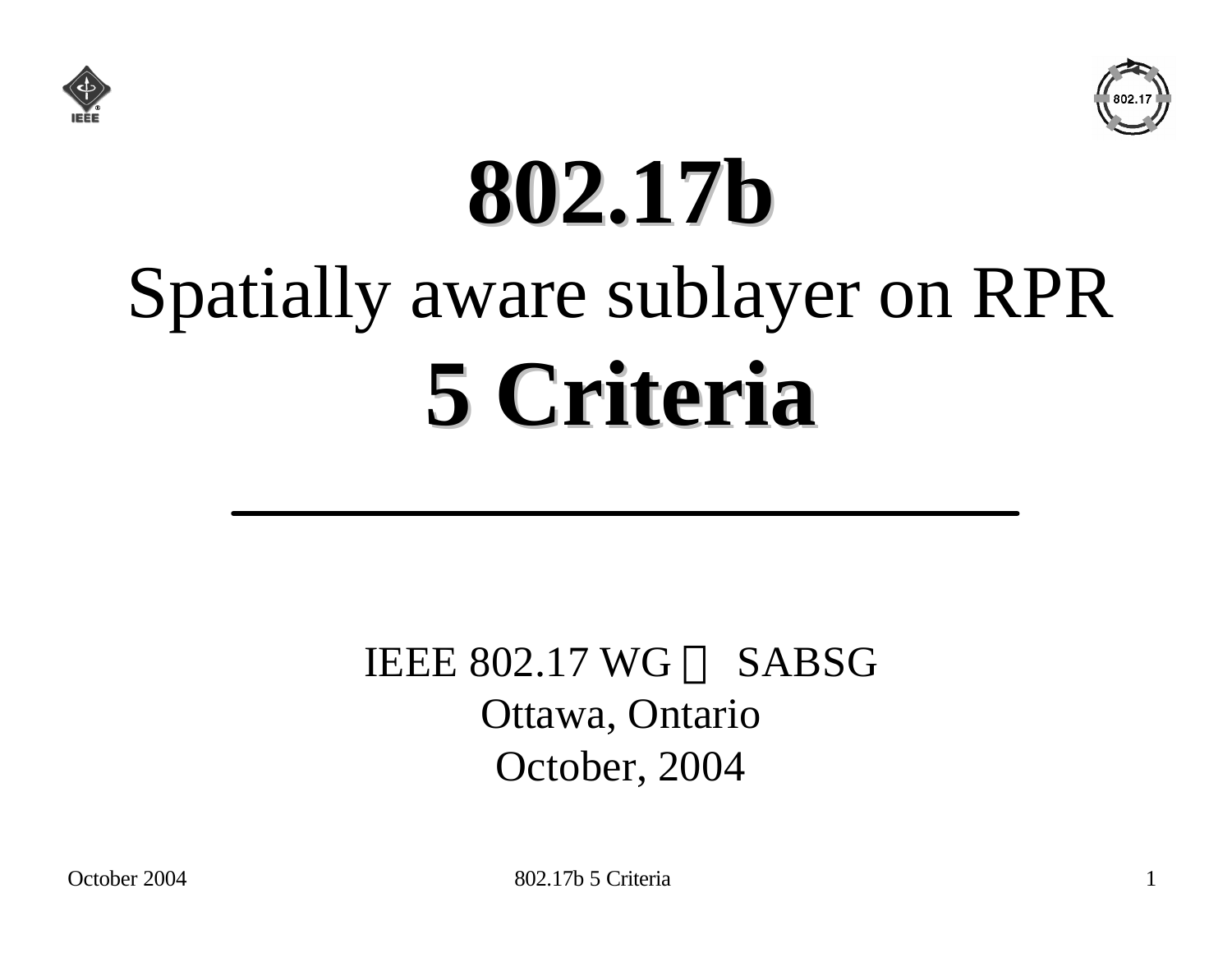



# Broad market potential

- Target market for RPR are service providers and network operators offering Ethernet services
	- In particular, service providers and network operators with a strong drive for bandwidth efficiency on the media in that market
- Efficiency improvements of RPR ring BW utilization widens the adoption of RPR for LAN/MAN networks
	- "Bridging in RPR Networks" Amund Kvalbein (University of Oslo) shows the improvement in network performance when using an approach equivalent to the Spatially aware sublayer is used
	- Comparable savings/benefits when moving from a hub (un-switched) network to a switched network
- Spatially aware bridging was originally part of the draft standard and the WG chose to defer the work in order to maintain schedule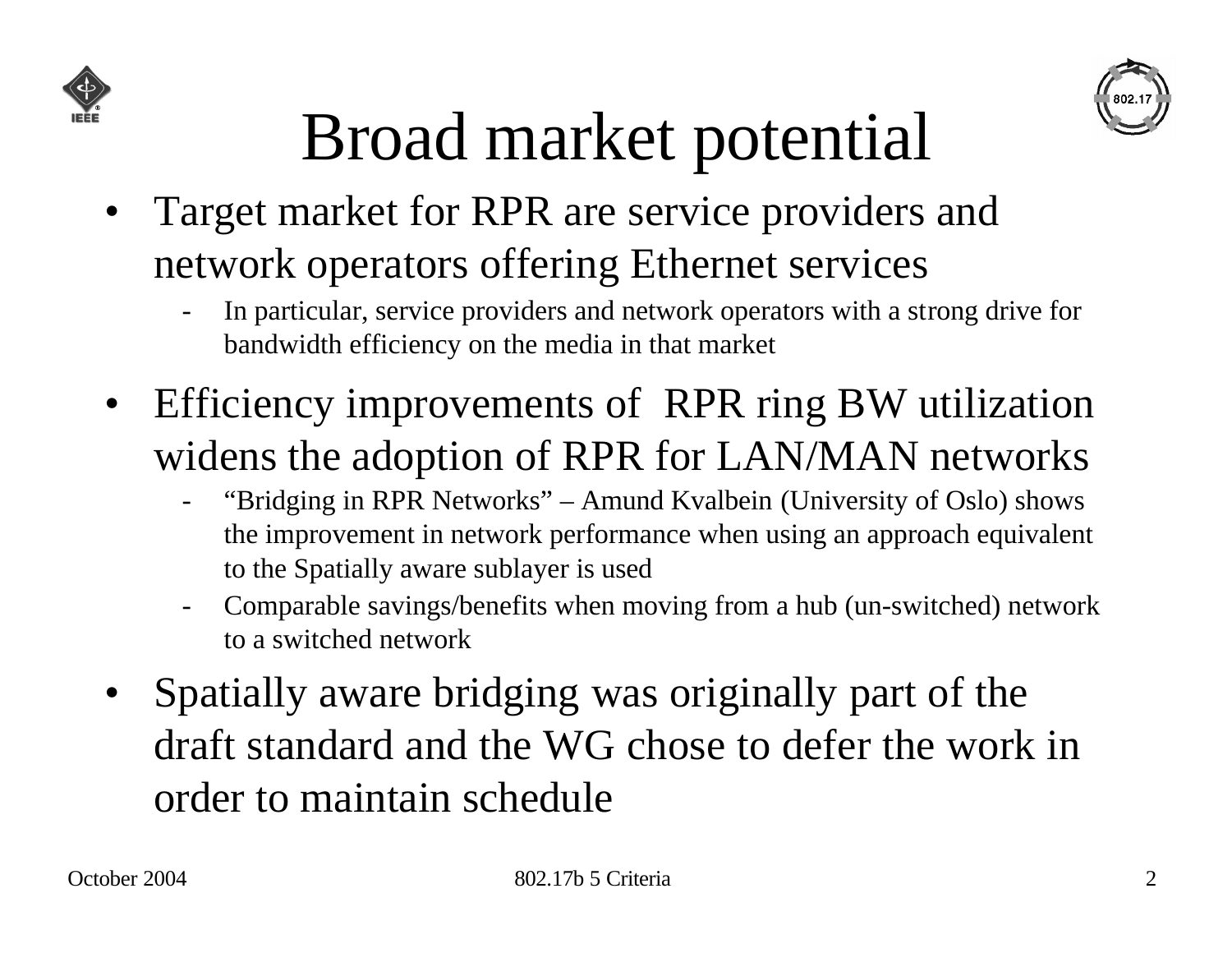



# **Compatibility**

- Compatible/consistent with base 802.17 and 802.17a standards
- Makes no changes to 802.1 sub layer service interfaces (802.1D ISS, 802.1Q E-ISS)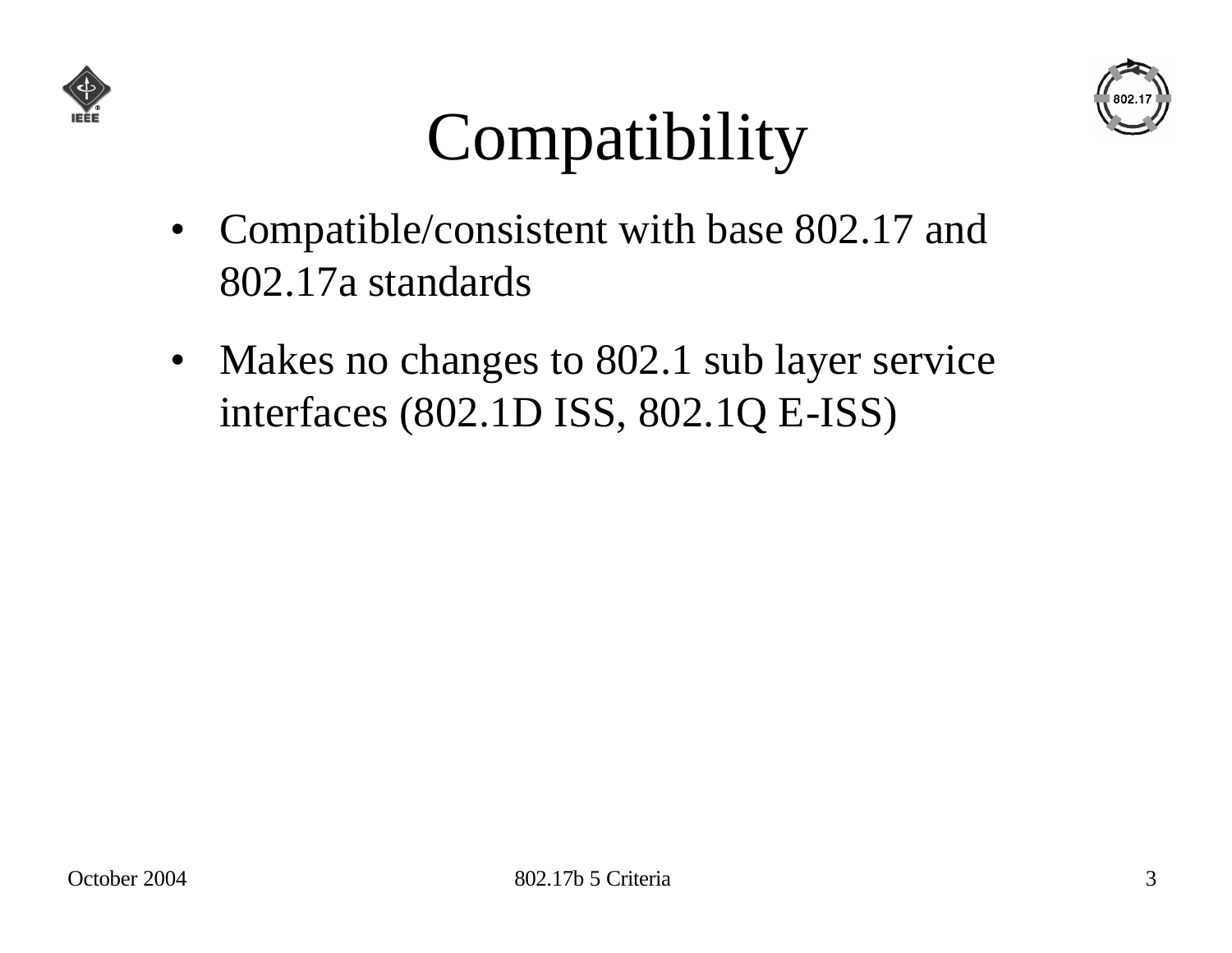



# Distinct identity

• There is are no other standards specifying enhancements to spatial reuse over RPR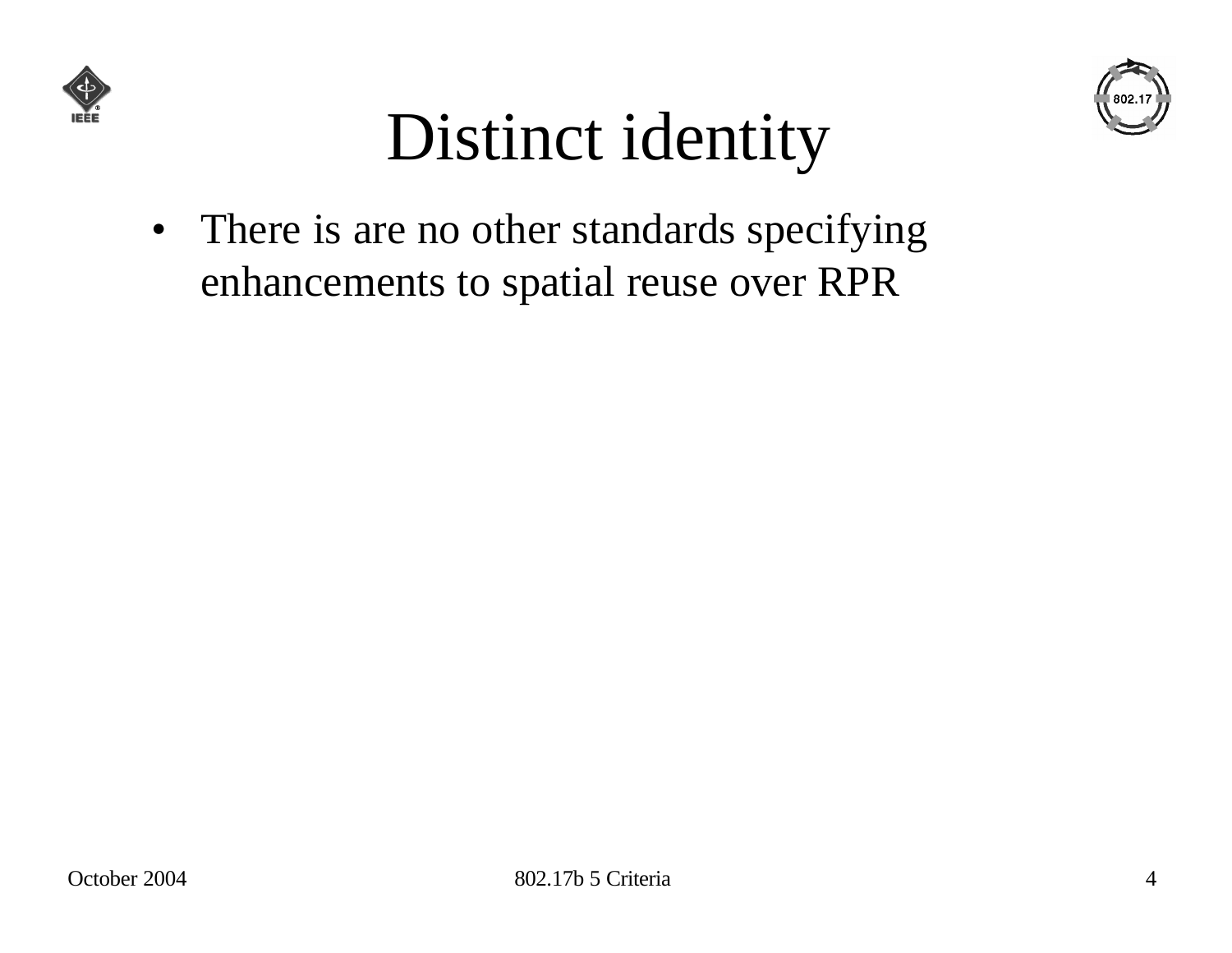



### Technical feasibility

• Proprietary implementations of RPR provide spatial reuse for non ring-local traffic (e.g., 802.1D/Q bridging) and are currently deployed by major service providers